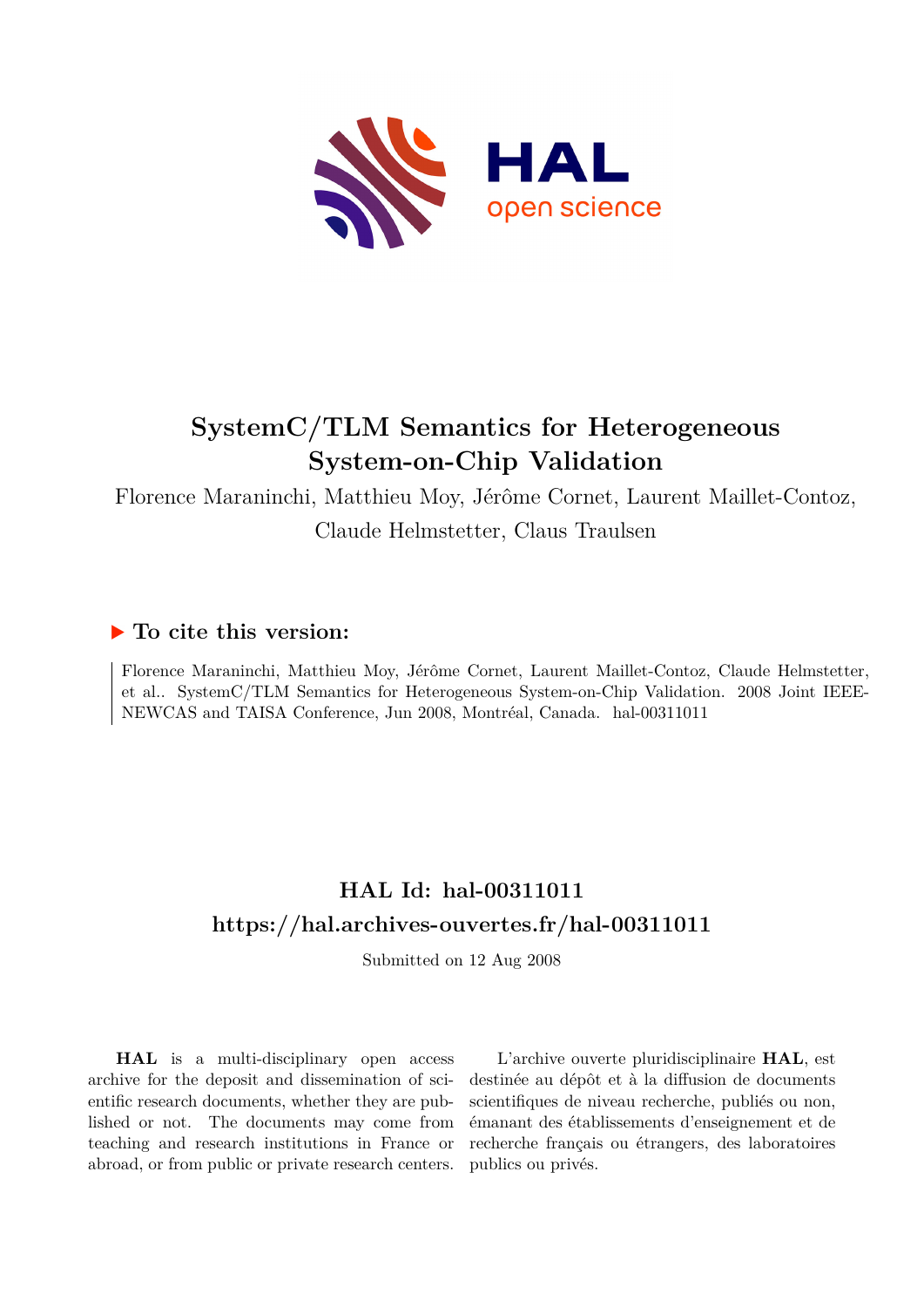# SystemC/TLM Semantics for Heterogeneous System-on-Chip Validation

Florence Maraninchi and Matthieu Moy VERIMAG Laboratory (UJF, CNRS, Grenoble INP) firstname.lastname@imag.fr

Jérôme Cornet and Laurent Maillet-Contoz **STMicroelectronics** Grenoble, France firstname.lastname@st.com

Claude Helmstetter INRIA, LIAMA Beijing, China claude@liama.ia.ac.cn

Claus Traulsen Kiel University, Germany ctr@informatik.uni-kiel.de

*Abstract*— SystemC has become a de facto standard for the system-level description of systems-on-a-chip. SystemC/TLM is a library dedicated to transaction level modeling. It allows to define a virtual prototype of a hardware platform, on which the embedded software can be tested.

Applying formal validation techniques to SystemC descriptions of SoCs requires that the semantics of the language be formalized. The model of time and concurrency underlying the SystemC definition is intermediate between pure synchrony and pure asynchrony.

We list the available solutions for the semantics of SystemC/TLM, and explain how to connect SystemC to existing formal validation tools.

#### I. INTRODUCTION

The Register Transfer Level (RTL) used to be the entry point of the design flow of hardware systems, including systems-ona-chip (SoCs). However, the simulation environments for such models do not scale up well. Developing and debugging embedded software for these low level models before getting the physical chip from the factory is no longer possible at a reasonable cost. New abstraction levels, such as the *Transaction Level Model (TLM)* [1], have emerged. The TLM approach uses a component-based approach, in which hardware blocks are modules communicating with so-called *transactions*. The TLM models are used for early development of the embedded software, because the high level of abstraction allows a fast simulation. This new abstraction level requires that SoCs be described in some non-deterministic asynchronous way, with new synchronization mechanisms, quite different from the implicit synchronization of synchronous circuit descriptions.

SystemC is a C++ library used for the description of SoCs at different levels of abstraction, from cycle accurate to purely functional models. It comes with a simulation environment, and is becoming a *de facto* standard. SystemC offers a set of primitives for the description of parallel activities representing the physical parallelism of the hardware blocks. The TLM level of abstraction can be described with SystemC.

As TLM models appear first in the design flow, they become reference models for SoCs. Hence it becomes necessary to *validate* TLM models. However, the methods and tools that have been successful for the formal validation of circuits described at the RTL level (including model-checking techniques, methods based on SAT solvers, and methods based on theorem-provers) cannot be applied directly to TLM models. One reason is that TLM models do not have a simple synchronous semantics; another reason is that the language SystemC is defined on top of a general-purpose programming language (C++), which has no formal semantics definition.

In this paper, we investigate the problem of expressing the semantics of SystemC for TLM designs (denoted by SystemC/TLM in the sequel), in such a way that existing formal validation tools can be exploited. We concentrate on *model-based* validation techniques, such as model-checking and abstract interpretation. Formalizing SystemC for the use of theorem provers is outside the scope of this paper.

The paper is organized as follows. In section II we briefly explain what a TLM design is, and how to use SystemC for such descriptions. In section III we review the main approaches for the formalization of parallel and timed systems, among which we would like to find a candidate for the semantics of SystemC/TLM. Section IV reports on three experiments we made for the formalization of SystemC/TLM. Section V explains how the semantics can be implemented. Section VI is the conclusion. Related work is mentioned whenever needed.

#### II. TRANSACTION-LEVEL MODELING AND SYSTEMC

#### *A. Example SystemC/TLM Design*

A TLM model written in SystemC is based on an *architecture*, i.e. a set of components and connections between them. Components behave *in parallel*. Each component has typed connection *ports*, and its behavior is given by a set of communicating *processes* that can be programmed in full C++. For managing the set of concurrent processes that appear in the components, SystemC provides a *scheduler*, and several synchronization mechanisms: the low-level *events*, the synchronous *signals* that trigger an event when their value changes, and higher level, user-defined mechanisms based on abstract communication channels.

Figure 1 gives an example of a SystemC program. For clarity, we only show the body of the processes, and the methods called to process transactions in the slave modules. The system contains two master modules and two slave modules. They are connected through a tac\_router channel (a TLM router channel developed in STMicroelectronics). The program also contains *assertions*, which shows one possible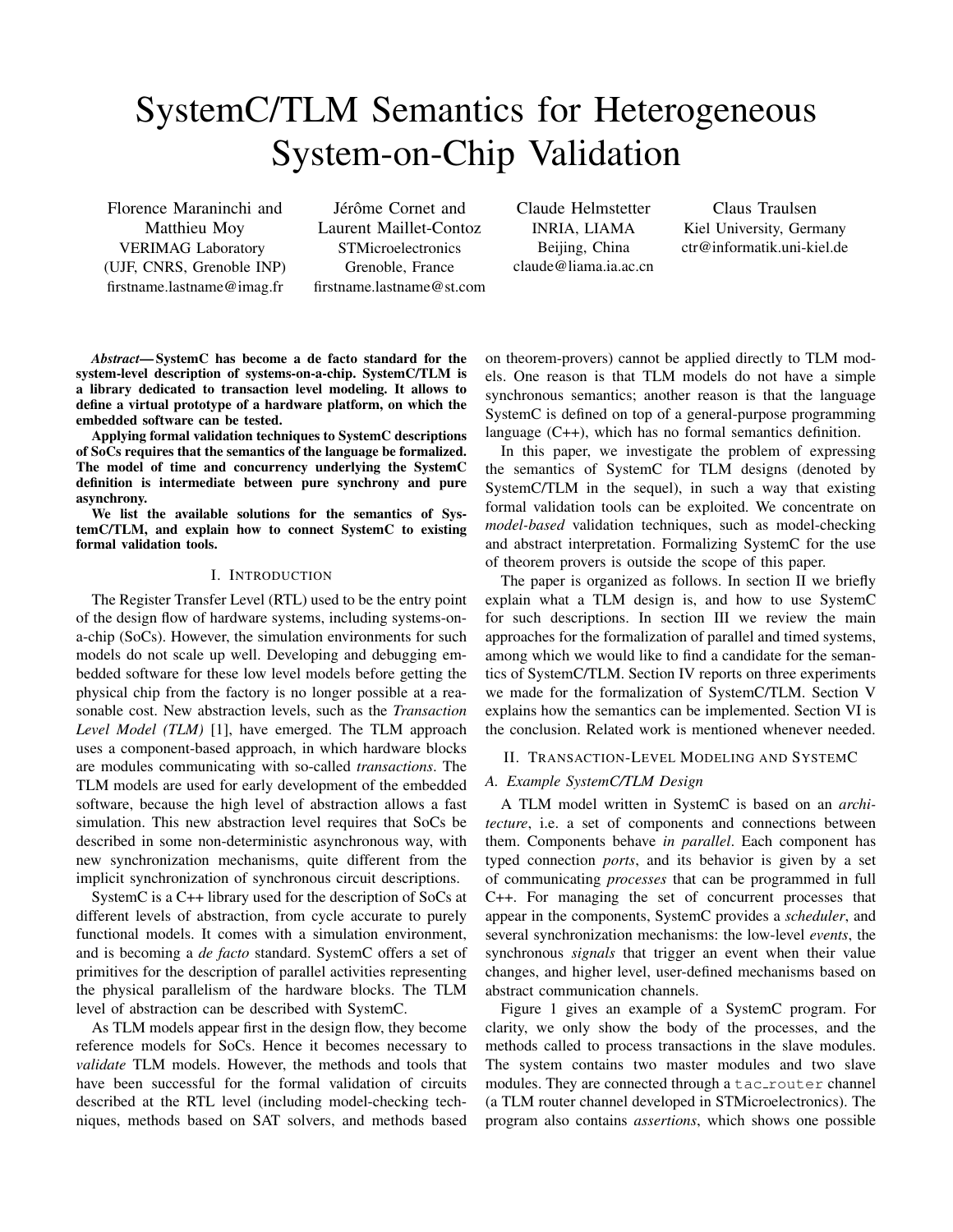way of expressing (safety) properties. The main program is not detailed here; it builds the architecture by instantiating components and communication channels. The *transaction* mechanism allows a process of a *master* module to call methods exported by *slave* modules.



Fig. 1. An Example Transactional Model

#### *B. The SystemC Scheduler*

The SystemC Language Reference Manual [2] describes the scheduler algorithm. At the end of the initialization phase (construction of the platform by instantiating components and communication channels), some processes are *eligible*, some others are *waiting*. During the evaluation phase EV, eligible processes are run in an *unspecified order*, *non-preemptively*, and explicitly suspend themselves when reaching a *wait* instruction. A process may wait for some time to elapse, or for an event to occur. While running, it may access shared variables and signals, enable other processes by notifying events, or program delayed notifications. An eligible process cannot become "waiting" without being executed. When there is no more eligible process, signal values are updated (UP) and  $\delta$ -delayed notifications are triggered, which can wake up processes. A delta-cycle is the duration between two update phases. Since there is no interaction between processes during the update phase, the order of the updates has no consequence. When there is still no eligible process at the end of an update phase, the scheduler lets time elapse (TE), and awakes the processes that have the earliest deadline. A notification of a SystemC event can be immediate, δ-delayed or time-delayed. Processes can thus become eligible at any of the three steps EV, UP or TE.

#### III. MODELS FOR CONCURRENT AND TIMED SYSTEMS

Formalizing the semantics of SystemC requires that we take into account: the processes written in C++, the behavior of the non-preemptive scheduler, and the notion of simulation time. We concentrate on the family of formal models that rely on the definition of *automata* to represent basic sequential activities, and on *products* to represent parallelism.

#### *A. Basic Interpreted Automata*

The basic elements are *interpreted automata*, or *extended automata*. These objects are made of a discrete and finite



Fig. 2. An interpreted automaton with one numerical variable  $x$ .



Fig. 3. Synchronous (c) and Asynchronous (d) Automata Products

control structure (states and transitions), plus a set of variables that can be of any type. A transition may test these variables, and assign new values to them. An interpreted automaton has the same expressive power as a Turing machine; any generalpurpose sequential programming language can be encoded into such an automaton (this is more or less what a compiler does). Figure 2 is an example of such an automaton, in which a, b and c may represent external abstract events.

#### *B. Synchronous and Asynchronous Products*

Two kinds of automata products can be used to represent the parallel execution of two activities. The *synchronous product* is adequate for systems like synchronous circuits, in which the parallel activities share a common clock. The *Asynchronous* product is adequate for representing parallelism when no common clock exist between the parallel activities. This is often the case for systems made of several computers.

Figure 3 illustrates the two products. The two activities are described by finite automata with very abstract transition labels A and B (see (a), (b)). The *synchronous* product assumes a common clock: a transition of the product is made of a transition in each activity, because they "move" at the same time. This requires that we define the combination of labels (see (c)). The *pure asynchronous* product assumes no common clock; the system may evolve either because one of the activities moves, or because the other one does. There is no need for combining labels (see (d)).

#### *C. Synchronization and Communication Mechanisms*

The communication between synchronous activities may be *instantaneous*, because the parallel activities have instants in which they both move (see [3] for a full development on this subject). On the contrary, the communication between two asynchronous activities is necessarily asynchronous: since the two activities are never active at the same time, the only synchronization is based on shared memory.

Figure 4 illustrates the communication mechanisms in the two cases. In (a), the two automata will be composed synchronously. The labels may be structured as in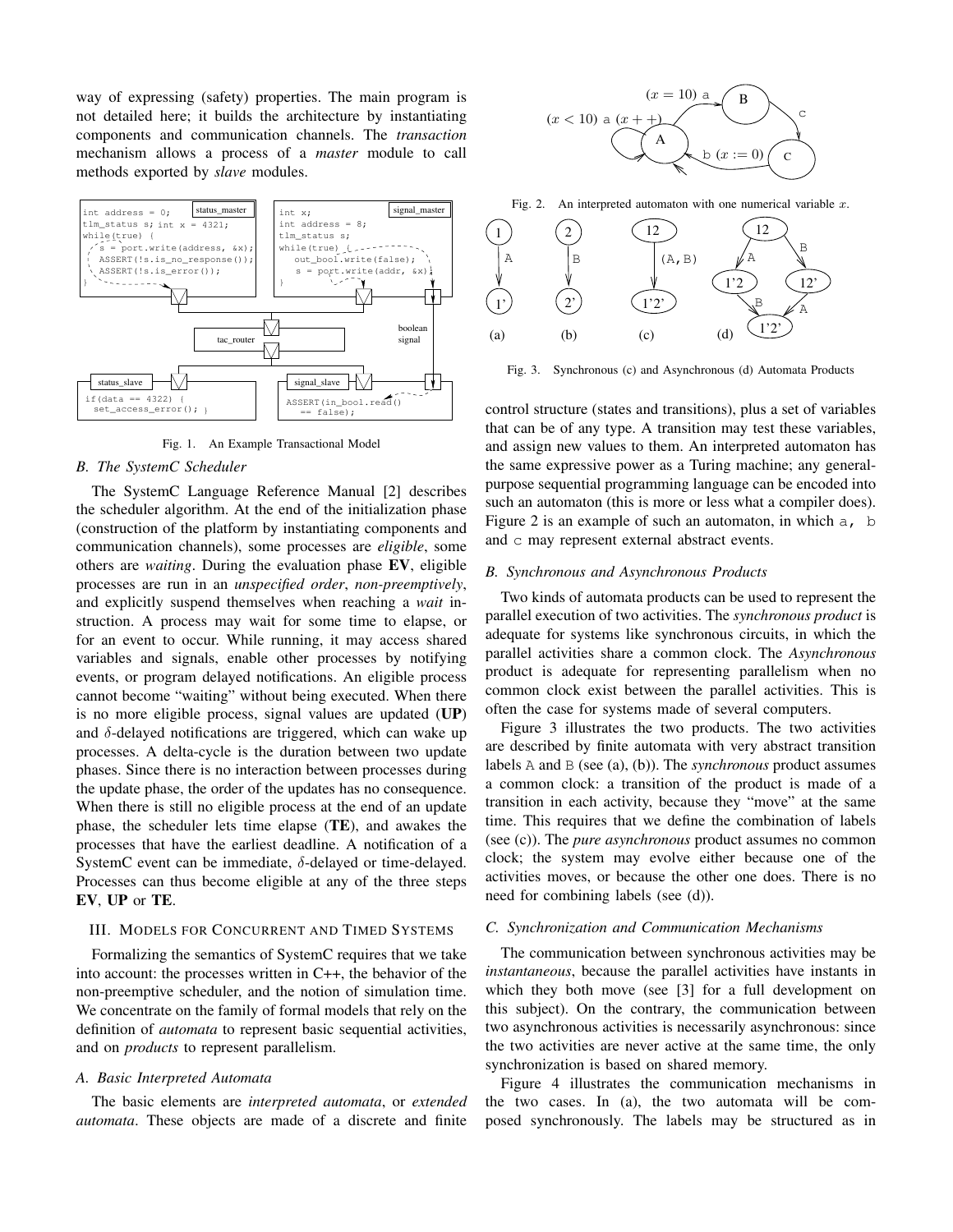

Fig. 4. Communication between Automata in the Synchronous case (a), and the Asynchronous case (b).

Mealy machines, with an input and an output (we note input/output). The product will force the transition  $a/b$ in one automaton to be executed "at the same time" (i.e., in the same transition of the product) as the transition  $b/c$ in the other automaton; this describes "instantaneous" communication via the signal b. In (b), the two automata will be composed asynchronously. The labels may explicitly refer to some common variable  $x$ , by assignments and tests. An assignment to  $x$ , in one automaton, can be observed by the other automaton in the following transitions.

#### *D. Adding Discrete Time*

In synchronous models, time is nothing more than an additional input (like  $\alpha$  in Figure 4-(a)), and there may be several related time scales, like seconds, milliseconds, etc. In asynchronous models, time cannot be considered as an ordinary event, because it behaves in a very particular way: all the parallel entities of a system have the same "real" time: the two automata should execute their "time" transitions at the same time, which is not the normal effect of the asynchronous product. Adding time in the two forms of models described above can be done with explicit *clocks*, i.e., numerical variables representing the counting of time units. When time is discrete, these variables are very similar to the variables of the interpreted automata, as shown previously.

#### *E. Existing Formalisms*

There are a lot of formalisms for the description of parallel and timed activities. Most of them can be used as input for verification tools. Promela is the input language of the SPIN model-checker [4], and proposes an asynchronous product; the model-checker SMV [5] has an input language very similar to a synchronous composition of automata; the IF toolbox [6] allows to compose interpreted automata in an asynchronous way, and to express time as in timed-automata [7]; the Lustre toolbox [8] uses the synchronous programming language Lustre as the input language for a model-checker, an abstractinterpretation tool, a testing tool, etc.; Uppaal [9] is based on timed automata and asynchronous products, and has extensions for probabilistic and hybrid behaviors.



Fig. 5. Two micMac Automata

#### IV. FORMALIZING THE SEMANTICS OF SYSTEMC

The SystemC scheduler describes a situation which is neither purely synchronous, nor purely asynchronous. We experimented three ways of formalizing the semantics: 1) by an encoding into a synchronous formalism; 2) by an encoding into an asynchronous formalism; 3) by the definition of an ad-hoc product. For the sequel, we consider a SystemC/TLM model made of *n* processes  $P_i, i \in [1, n]$ ; we ignore the module structure, since all the processes are scheduled by the same scheduler.

In the synchronous encoding, each process  $P_i$  is encoded into an interpreted automaton, equipped with special synchronizations intended to coordinate it with the scheduler; several automata that encode the scheduler are added; the scheduler automata prevent the process automata from executing all at the same time. The synchronous product of all these objects behave as the SystemC code. The code of functions is inlined in the callee.

In the asynchronous encoding, each process is encoded into an interpreted automaton, simpler than the one used for the synchronous case, and the scheduler is represented by a global shared variable that remembers which of the processes is active; the value 0 means no process is active, and the scheduler may choose any of the eligible ones. The code of functions is also inlined in the callee.

In the ad-hoc solution, each process, and each function body, is encoded into a so-called *micMac* automaton, and a special product is defined to represent all the details of the SystemC scheduler and the function call mechanism.

Figure 5 is an example micMac automaton. The first essential idea is to distinguish between *macro-states*, representing the points of the behavior of one process where the scheduler may indeed choose another process; and *micro-states*, representing the points where the process does not yield. The dedicated product considers that branching can be done at the macro-states (as in a classical asynchronous product) but not in the micro-states. The dedicated product will produce